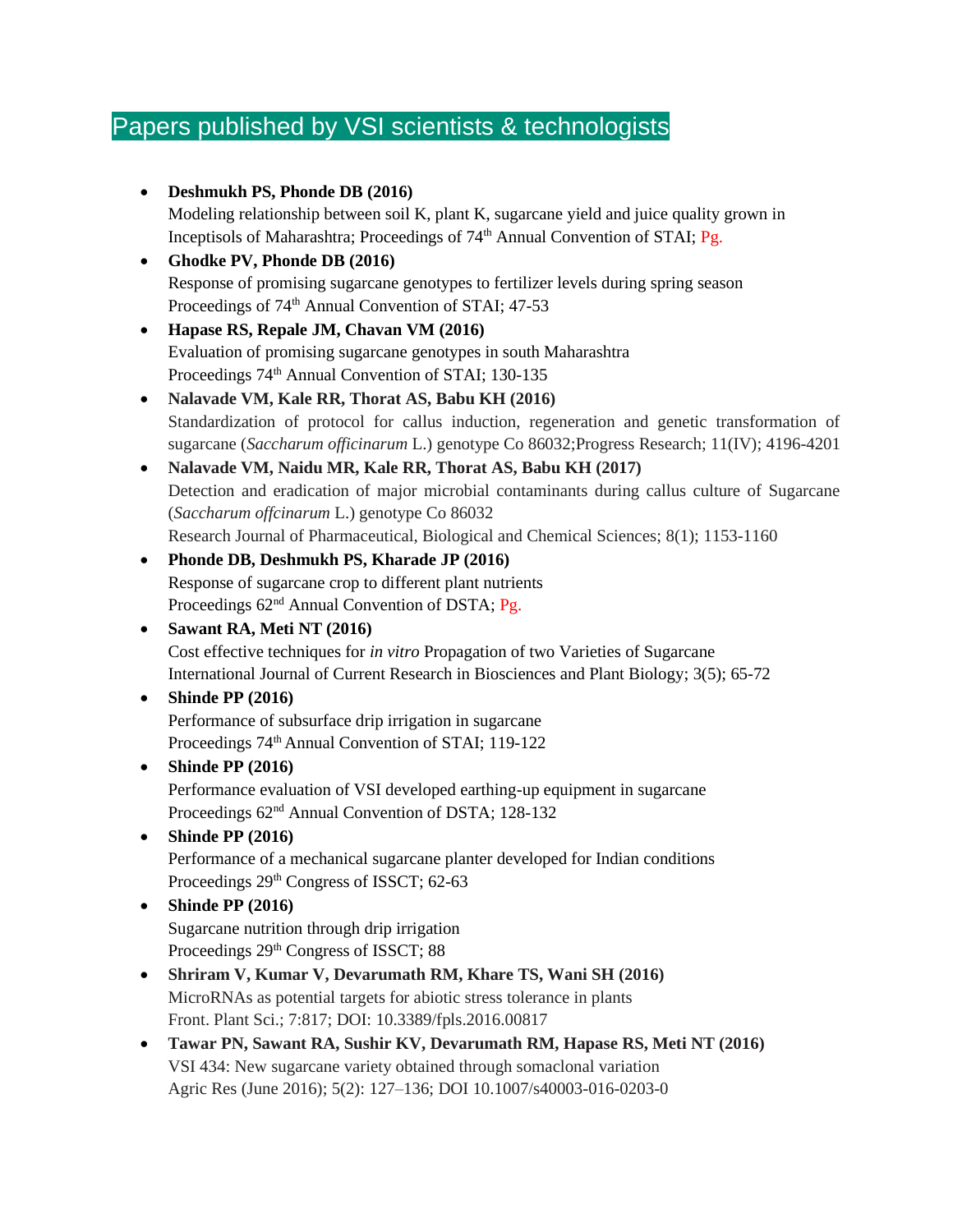• **Dani RV, Sapkal DB (2016)** 

Guidelines for water conservation and wastewater discharges from sugar mills in India Proceedings of 29<sup>th</sup> Congress of ISSCT; 531-538

- **Kale KB, Sidanale VP (2016)**  Mantra to achieve 97% mill extraction Proceedings  $62<sup>nd</sup>$  Annual Convention of DSTA; E 237 - E 252
- **Patil KR, Ingle TS (2016)** Comparative study of three roller mills with UFR, TRPF, GRPF and two roller mill Proceedings 74th Annual Convention of STAI; 285-308
- **Chandgude RA, Patil PG (2016)**  Intensification of power generation in sugar mills through modernization Proceedings of  $29<sup>th</sup>$  Congress of ISSCT; 1401-1408
- **Patil SV, Ingle SR, Paradh AD (2016)** Prospects and challenges of cellulosic ethanol production in India Proceedings of 74<sup>th</sup> Annual Convention of STAI; 660-670

## Paper Presentations

- **Mirajkar SJ, Suprasanna P, Dalvi SG (2016)**  Synthesis and characterization of chitosan-silver nano-particle composite and its potential application in sugarcane micropropagation International Conference and 11<sup>th</sup> Asia Pacific Chitin & Chitosan Symposium and 5<sup>th</sup> Indian Chitin and Chitosan Society Symposium, at Kochhi, India
- **Muley AB, Ladole MR, Mirajkar SJ, Suprasanna P, Dalvi SG (2016)** Intensified biological properties of γ-irradiated chitosan International Conference and  $11<sup>th</sup>$  Asia Pacific Chitin & Chitosan Symposium and  $5<sup>th</sup>$  Indian Chitin and Chitosan Society Symposium, at Kochhi, India
- **Patil SV (2016)**

Technologies to achieve zero discharge - Effluent treatment Ethanol outlook India 2016 jointly organized by WIZ Business Company, Singapore and All India Distiller's Association, New Delhi

• **Patil SV (2017)**

Alternate feedstock under Indian conditions for improving fuel ethanol availability All India Distiller's Association, New Delhi

• **Deshmane AB, Kemse AS, Nimbalkar Deepali, Patil Y, Ghole VS (2017)** Developing Carbon Dioxide Sequestration Method using Biocatalyst - Carbonic Anhydrase and a Photo catalyst

National Conference on 'Monitoring and assessment of natural resources for sustainable management', organized by North Maharashtra University, Jalgaon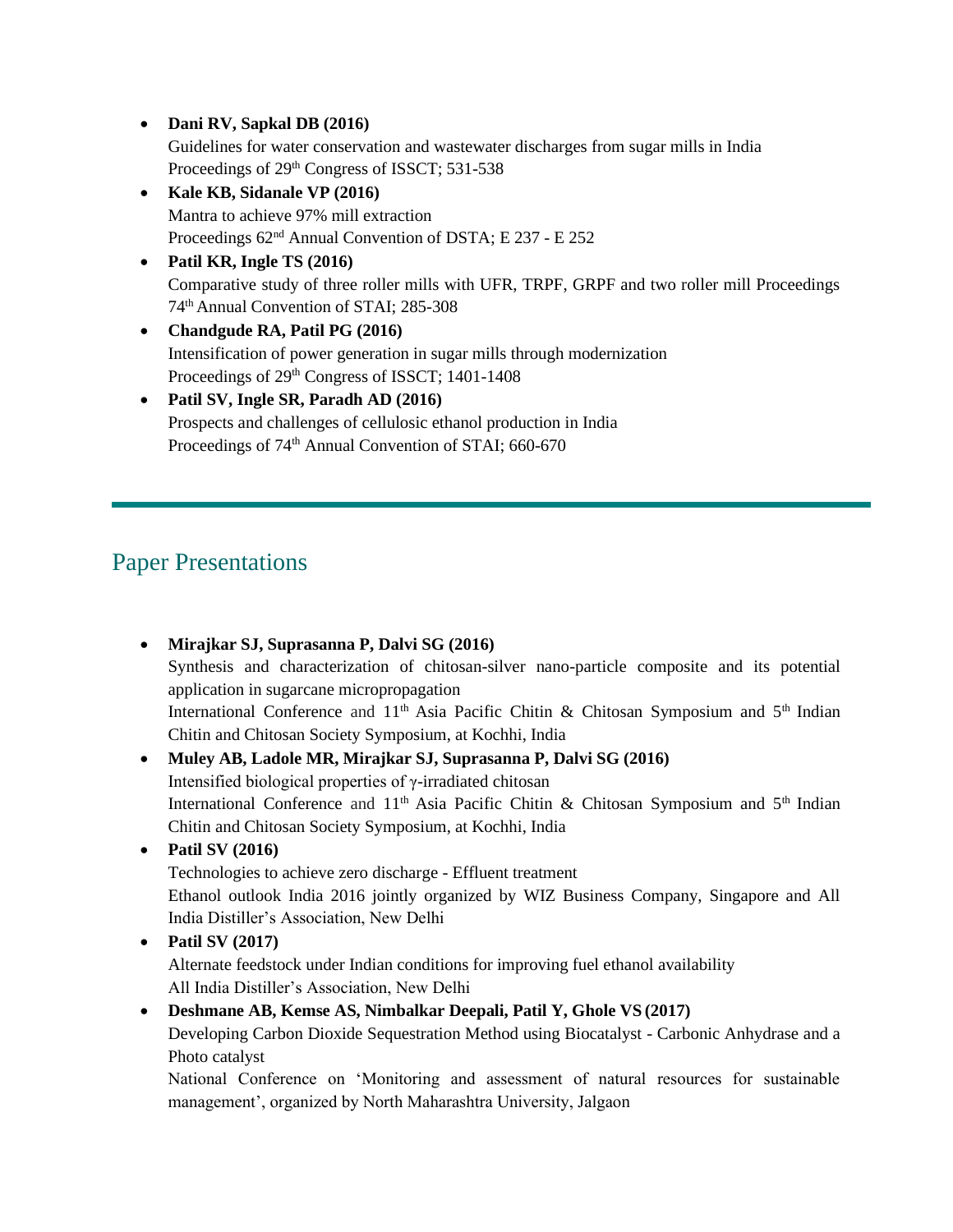- **Hingane Hemalata, Wagh T, Nimbalkar Deepali (2017)** Air quality monitoring in urban and rural area National Conference on 'Monitoring and assessment of natural resources for sustainable management', organized by North Maharashtra University, Jalgaon
- **Wadke Amruta, Pawar Sayali, Nimbalkar Deepali (2017) S**tudy of Noise Pollution in Urban (Hadapsar) and Rural area (Manjari), Pune National Conference on 'Monitoring and assessment of natural resources for sustainable management', organized by North Maharashtra University, Jalgaon

## Poster Presentation

- **Deshmukh PS, Phonde DB (2016)** GPS GIS based soil fertility mapping of research farm of Vasantdada Sugar Institute, Pune, India State level seminar on development in soil science: Climate change and its influence in natural resource management
- **Dalvi SG, Mirajkar SJ, Tawar PN, Pawar BH, Varshney L, Suprasanna P (2016)** Effect of normal and irradiated chitosan on potato tuber yield International Conference and  $11<sup>th</sup>$  Asia Pacific Chitin & Chitosan Symposium and  $5<sup>th</sup>$  Indian Chitin and Chitosan Society Symposium, at Kochhi, India
- **Jomeh Farsangi F., Thorat AS, Devarumath RM (2017)** Assessment the utility of simple sequence repeats and target region amplification polymorphism for genetic diversity of sugarcane germplasm; International Conference on Go Green

## **POSTER PRESENTATIONS DURING**

International Conference & Exhibition on Sugarcane Value Chain - Vision 2025 Sugar at VSI

- **Ambawade MS, More RR, Pathade GR (2016)**  Indole Acetic Acid (IAA) production by Bacillus siamensis BE 76 isolated from *Musa balbisiana* (Banana)
- **Dalvi SG, Dixit GB, Theerthaprasad D (2016)**  Optimization of protocol for *Agrobacterium* mediated sugarcane transformation with NDPK2 gene
- **Dalvi SG, Mirajkar SJ, Tawar PN, Suprasanna P (2016)**

Effect of gamma irradiation processed bio-stimulator derivatives as a bio-stimulator for micropropagated sugarcane

- **Deshmukh PS, Kharade JP, Phonde DB (2016)** Use of humic acid with chemical fertilizers in sugarcane
- **Gawade DB, Pawar BH, Dalvi SG (2016)** In vitro study on efficacy of Trichoderma isolates against Fusarium sacchari – a causal agent of wilt of sugarcane

International Conference & Exhibition on Sugarcane Value Chain - Vision 2025 Sugar at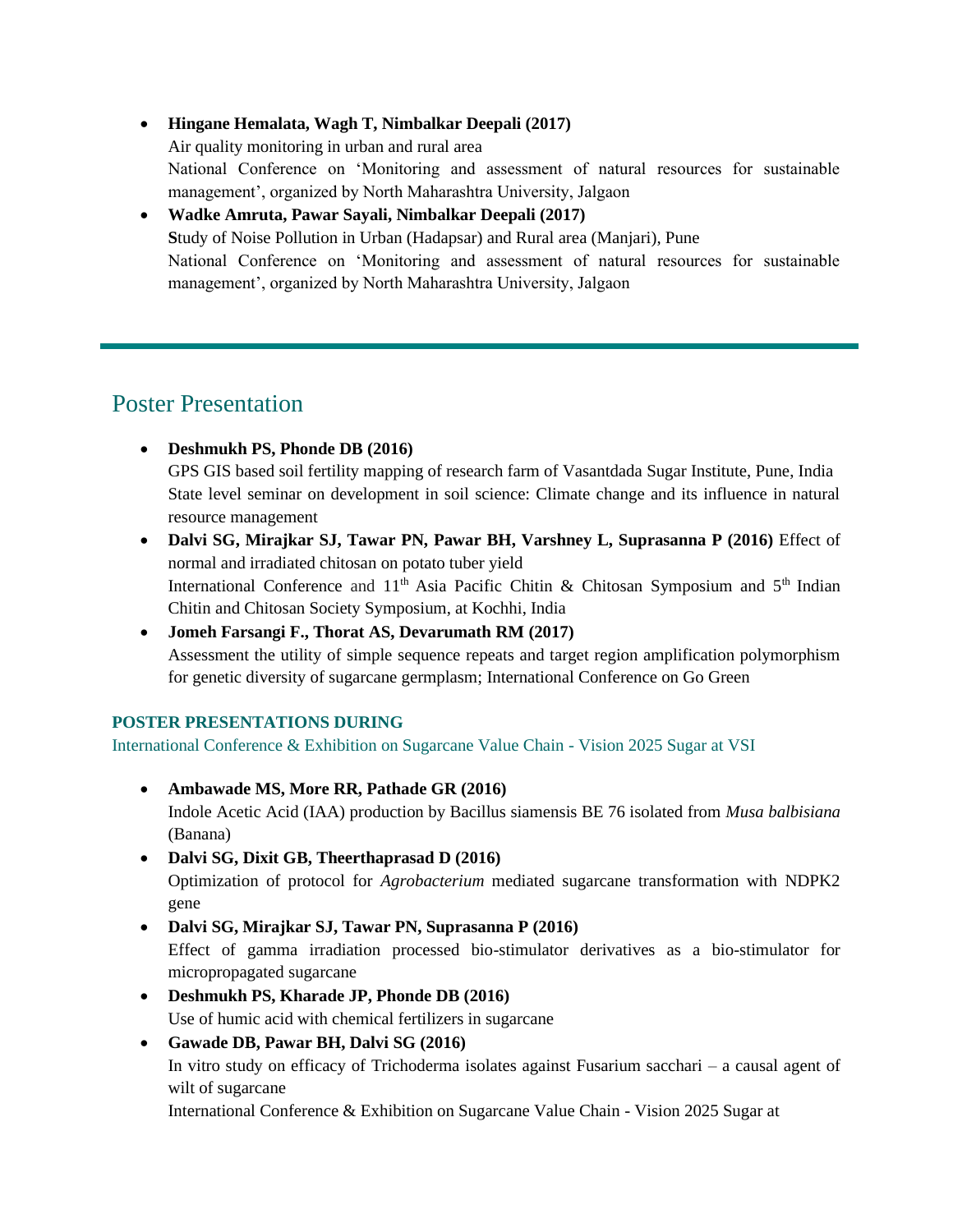- **Gawade DB, Pawar BH, Dalvi SG (2016)** In vitro study on efficacy of Trichoderma isolates against Fusarium sacchari – a causal agent of wilt of sugarcane
- **Ghodke PV, More RR, Phonde DB (2016)** Requirement and schedule of fertilizers in presence of G*lucanoacetobactor dizotrophicus* for sugarcane seed production
- **Ghodke PV, Phonde DB, Tawar PN (2016)** Agro-Techniques for sugarcane seed production through tissue culture plantlets
- **Hapase RS, Repale JM, Pawar DS (2016)** Assesment of promising sugarcane genotypes through multilocation trials in Maharashtra
- **Jafarzadeh E, Jamshidi F¸ Yeole YT, More RR (2016)** Antimicrobial activity of endophytic bacteria from sugarcane (Saccharum spp.) genotypes developed in India against pathogens
- **Jomeh Farsangi F., Thorat AS, Devarumath RM (2016)** Evaluation of genetic diversity among wild types and different accession of sugarcane germplasm by using molecular markers (ISSR and RAPD)
- **Kalwade SB, Devarumath RM (2016)** Quantitative real time gene expression analysis associated with the sucrose accumulation in high and low sucrose sugarcane
- **Kharade JP, Deshmukh PS, Phonde DB (2016)**  Nutrient management for sugarcane in sodic soil
- **More RR, Phonde DB (2016)** Biological soil health and plant health management in sugarcane
- **More RR, Ghodke SD, Patil MA (2016)** Consortium of microbial toxins as a Bioweedicide - a novel tool for controlling weeds in sugarcane crop
- **More RR, Phonde DB, Ghodke SD, Nigade KG (2016)** Isolation & screening of potash mobilizing bacteria and its development as consortium of bacterial liquid Bioinculant
- **More RR, Phonde DB (2016)** Silicate solubilizing microorganisms for increasing availability of silicon and for increasing yield and quality of sugarcane
- **More RR, Ghodke SD (2016)** Evaluation of decomposition of different waste viz; city, kitchen, textile and butcher by using
- special decomposing culture for organic compost as Solid Waste Management • **More RR, Phonde DB (2016)** Nitrogen economy in sugarcane through consortium of symbiotic endophytic nitrogen fixing bacteria
- **More RR, Phonde DB (2016)** Capital use of consortium of sulphur oxidizing microbial liquid bio-inoculant in sugarcane
- **Nalavade VM, Kale RR, Thorat AS, Babu KH (2016)** Standardization of protocol for callus induction, regeneration and genetic transformation of sugarcane (*Saccharum Officinarum* L) genotype co 86032